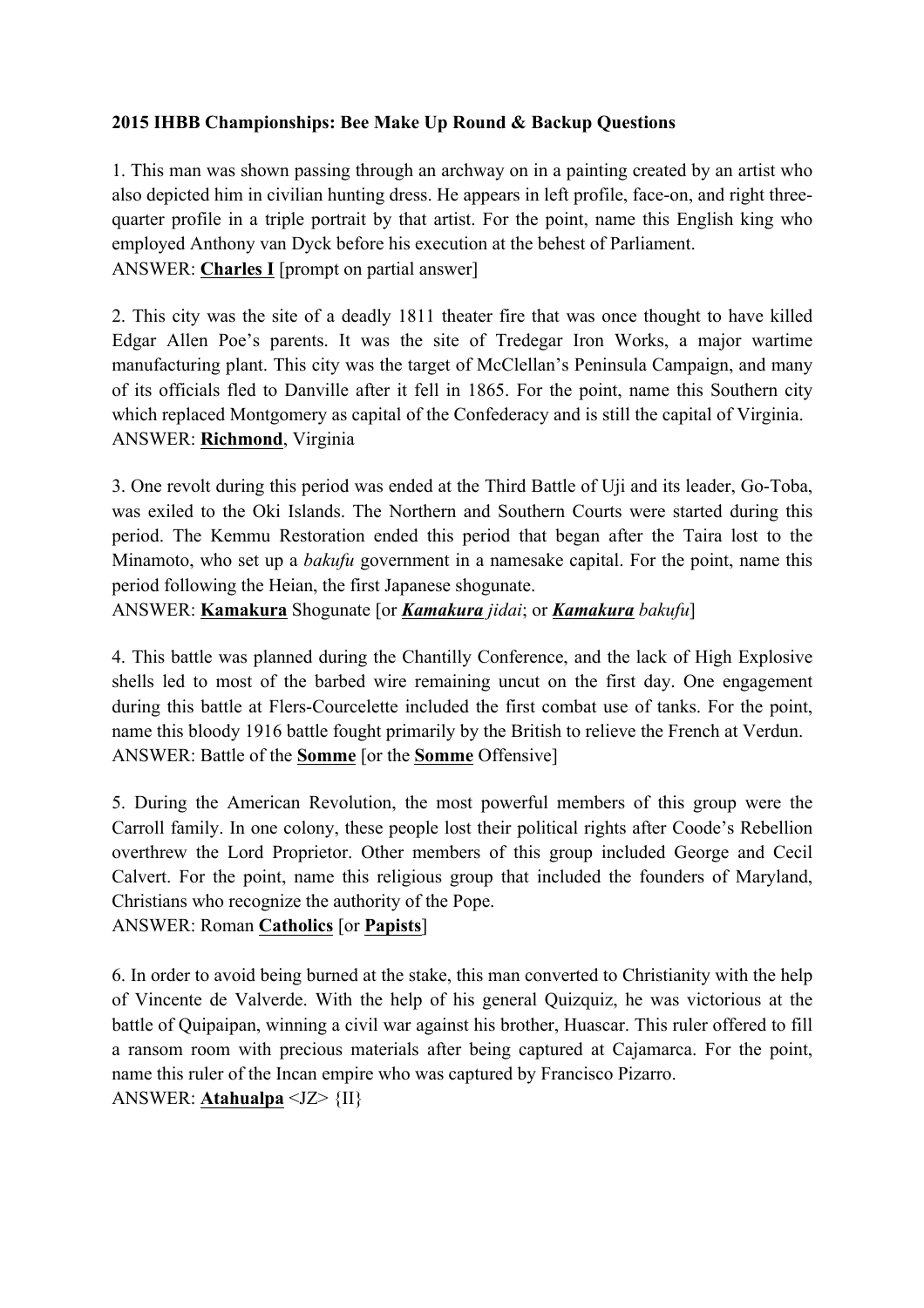7. At his inaugural mass, this pope repeated the words "Be not afraid!" This author of *Love and Responsibility* was shot by a member of the Turkish Grey Wolves named Mehmet Ali Agca. He adopted the same papal name as his predecessor, who had only been in office for 33 days before dying in 1978. On a trip to his homeland, he spoke in favor of the Solidarity movement. For the point, name this first Polish pope, who was succeeded by Benedict XVI. ANSWER: Pope Saint **John Paul II** [or **Johannes Paulus II** or Karol Józef **Wojtyła**]

8. This man's *Mass for Troubled Times* coincidentally premiered shortly after news of the Battle of the Nile reached Europe, giving it the nickname *Nelson Mass*. He spent much of his career as a court musician for the Esterhazy family, and was known as the "father" of both the string quartet and the symphony. For the point, name this composer of the oratorios *The Seasons* and *The Creation*.

ANSWER: Joseph **Haydn** [or Franz Joseph **Haydn**]

9. One athlete with this nickname won golf's US Open while carrying a colostomy bag due to a recurrence of cancer and had earlier won gold medals in the hurdles and javelin at the 1932 Olympics. Another athlete with this nickname was a part of "Murderers Row" when he broke his own single-season home run record. For the point, give this nickname shared by golfer Mildred Didrikson Zaharias and slugging Yankee Hall of Famer George Herman Ruth. ANSWER: "**Babe**"

10. The Cellamare Conspiracy attempted to replace this king's regent, Philippe d'Orleans. This king fired the economist John Law after the Mississippi Bubble and was known as the "well-beloved." The dying words "After us, the deluge" are attributed to this king's mistress Madame du Pompadour. For the point, name this king whose successor was executed during the French Revolution.

ANSWER: **Louis XV** [or **Louis** the **Well-Beloved** before mentioned; prompt on **Louis**]  $\langle$ JB> $\{III\}$ 

11. An alliance between these two countries came about after the failure to renew the Reinsurance Treaty in 1890. The alliance between these two countries was meant to force the Triple Alliance to fight a war on two fronts. One war plan to defeat these two countries involved sweeping through Belgium and was named for von Schlieffen. For the point, name these two great powers that presented threats on either side of Imperial Germany.

ANSWER: **Russia**n Empire and the **France** [or Imperial **Russia** and the **French** Third Republic; or *Rossiyskaya Imperiya* and *La Troisieme Republique francaise*]

12. A type of this substance that uses teff is common in Ethiopia and is called Injera. It's not chicken, but another version may contain yogurt, is often cooked in a tandoori oven, and is called Naan. This product was enriched with vitamins, sliced, and sold in American supermarkets with the adjective "Wonder." For the point, name this foodstuff that can come in pumpernickel, rye, or sourdough varieties.

ANSWER: **bread**s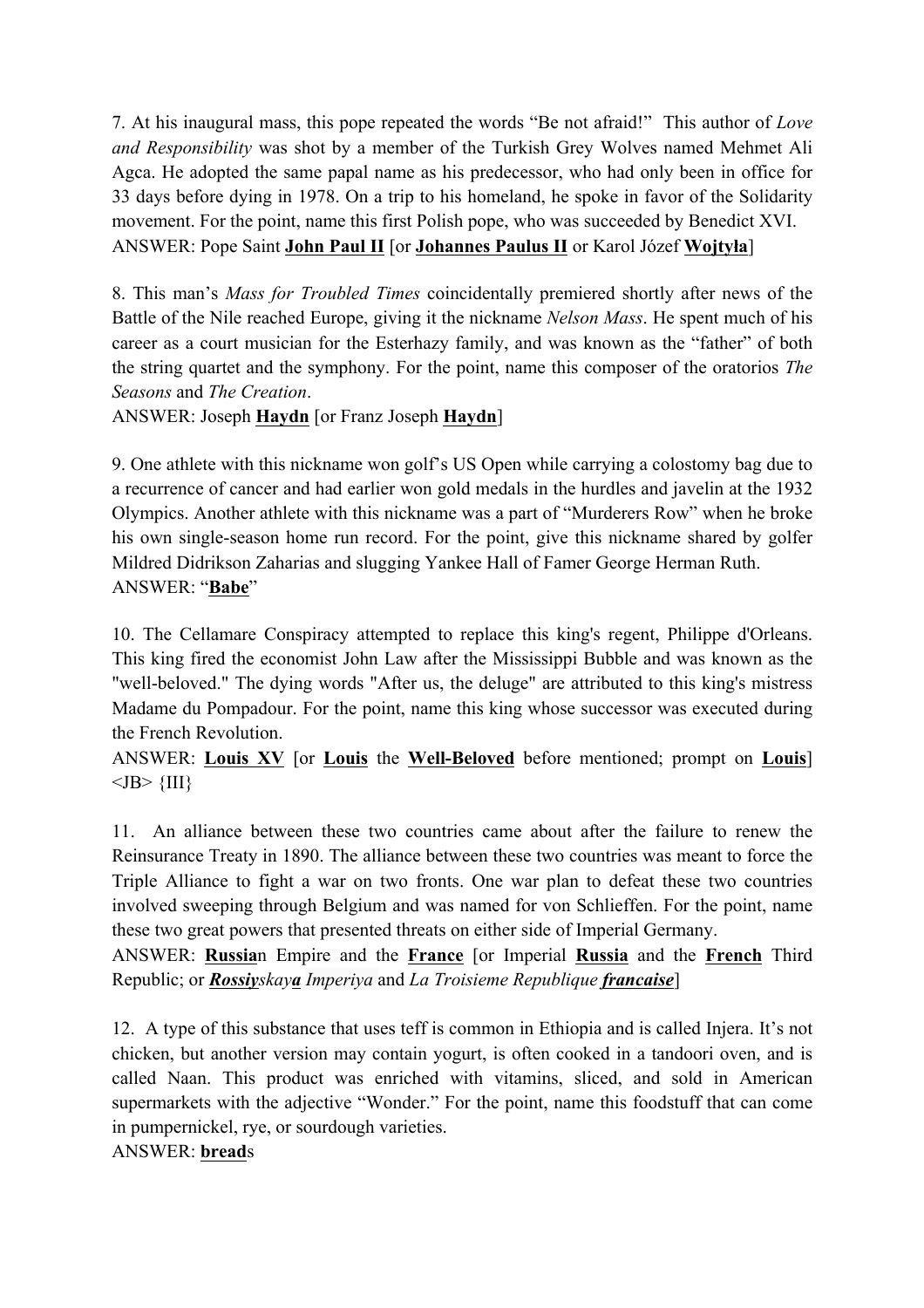13. While serving in this organization, Jon Burge tortured hundreds of African-American men. This organization broke up a protest that ended in the arrest of Abbie Hoffman and his six accomplices. In February 2015, this organization was found to be operating a "Black House" where suspects were held without outside contact, embarrassing Mayor Rahm Emanuel. For the point, name this law enforcement group of Illinois' largest city. ANSWER: **Chicago Police** Department [or **Chicago P.D.**; prompt on **CPD**]

14. A leader of this last name declared her intention to dissolve her country's Secretariat of Intelligence in January 2015. An arrest warrant for that politician of this last name was found in the trash of prosecutor Alberto Nisman. Another politician with this last name cleared the way for prosecution of officials who committed abuses in his country's "Dirty War". For the point, give this last name of the Argentine Prime Ministers Cristina and Néstor.

ANSWER: **Kirchner** [accept Cristina Fernández de **Kirchner**; accept Néstor **Kirchner**; accept **Fernandez** before "Dirty War"]

15. The "percentages agreement" was established at this meeting. The accords from this meeting called for the expansion of a government based in Lublin. Part of Sakhalin and the Kuril Islands were given to one participant in this meeting, and that participant agreed to attack the Japanese empire 90 days after Germany was defeated. For the point, name this conference between the "Big Three" Allied leaders in the Crimea near the end of World War II.

## ANSWER: **Yalta** Conference

16. The written works that prompted this meeting include *Address to the Christian Nobility*  and *The Babylonian Captivity of the Church.* This meeting occurred in response to the papal bull *Exsurge Domine.* This meeting was presided over by the Emperor Charles V, who later banned the possession of early Protestant texts. For the point, name this imperial diet of the Holy Roman Empire where Martin Luther defended his ideas from charges of heresy. ANSWER: **Diet** of **Worms**

17. One method of accessing this thing was through coin-operated machines located throughout the San Francisco area called Community Memory. Another version of this thing served as a popular phone book in France that operated until 2012, named Minitel. Early HIV information and activism was disseminated on soc.motss in a precursor to it. For the point, identify this technology provided to Americans by services like Prodigy and CompuServe, which allowed access to the World Wide Web.

ANSWER: the Inter**net** [accept World Wide **Web** before it is read]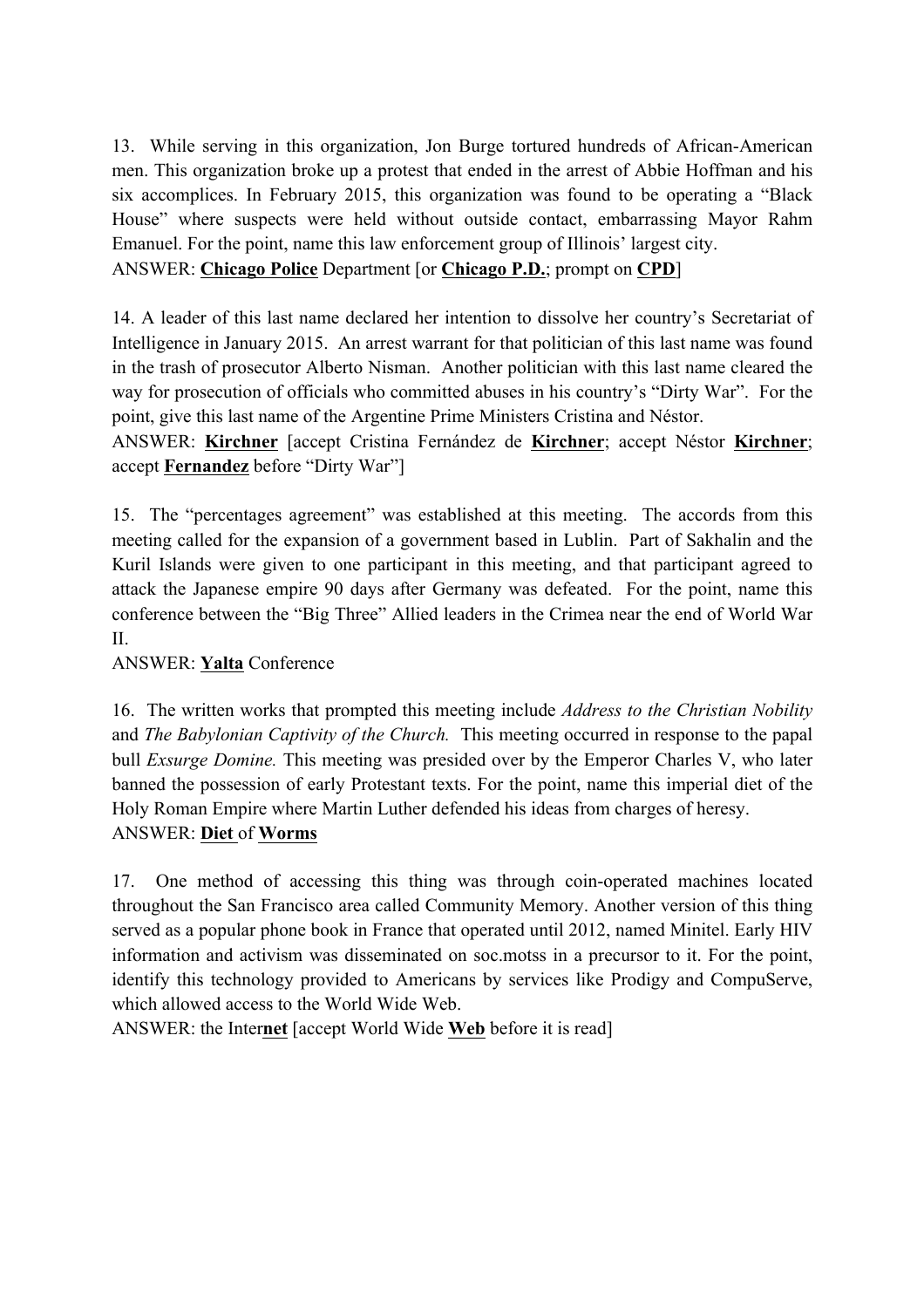18. This man's faith in astrology kept him ignorant of the treachery of his officers Walter Devereux and Ottavio Piccolomini. His ardent opposition to the Edict of Restitution and his forced retreat at the Battle of Lutzen earned the ire of Ferdinand II, which culminated in the Holy Roman Emperor authorizing his murder in 1634. For the point, name this great general during the Thirty Years War' whose life was dramatized in a play cycle by Friedrich Schiller. ANSWER: Albrecht von **Wallenstein** [or Albrecht Wenzel Eusebius von **Wallenstein**; or Albrecht von **Waldstein**] <AG> {II}

19. The McDonald Ranch House was a key assembly site for this program. Dropping pieces of paper helped Enrico Fermi calculate the yield of one of its prototypes. For the point, name this progam supervised by general Leslie Grove and directed by J. Robert Oppenheimer, which resulted in the first atomic bomb.

ANSWER: The **Manhattan Project** [prompt on "making the atomic bomb" or similar answers before mention]

20. This dynasty is sometimes named for Lagus. The first ruler of this dynasty took the body of Alexander the Great and founded the Serapis cult. Another ruler of this dynasty ordered the execution of Pompey after the Battle of Philippi. Its capital was Alexandria. For the point, name this Hellenistic dynasty that ruled Egypt and had many queens named Cleopatra. ANSWER: **Ptolemaic** kingdom [or *Ptolemaioi***;** or the **Ptolemies**]

**Backup:** This conqueror of the Naimans and Merkits promulgated the unifying law code called the Yassa. Although illiterate, this man started the use of the Uyghur (**pr. WEE-ghur**) script for his people's language. This man conquered the Khwarezmian Empire and the Western Xia Dynasty. His oldest son Jochi's questionable paternity led this man to name his third son Ogedei his successor as Great Khan. For the point, name this founder of the Mongol Empire.

ANSWER: **Genghis** Khan [or **Chingis** Khan or **Temujin**] <TR> {II}